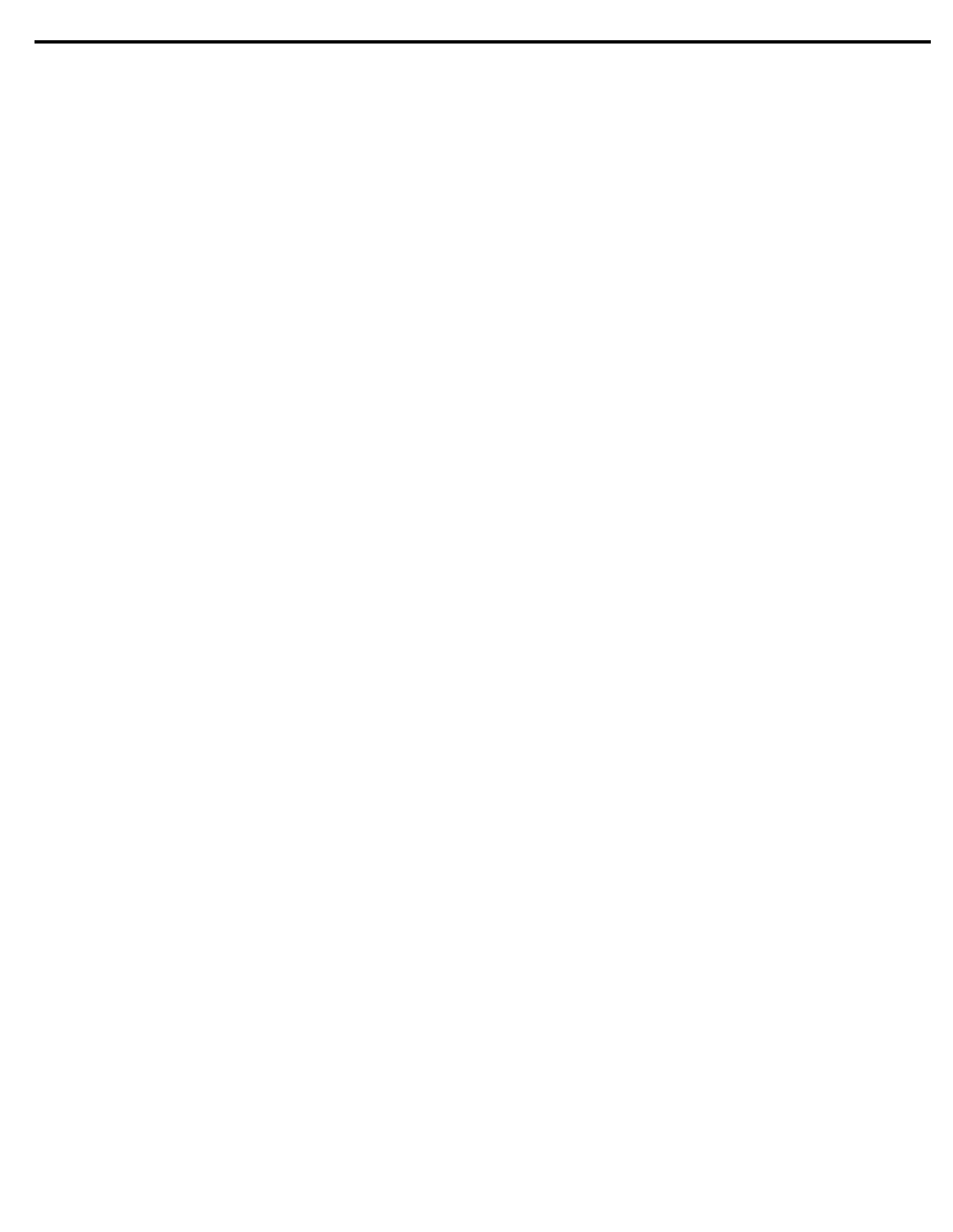

**Government of Saskatchewan** **Annual Report 2001-2002**

# **Saskatchewan Labour Relations Board**

**for the fiscal year ending March 31, 2002**

Published by Authority of **The Honourable Deb Higgins** Minister of Labour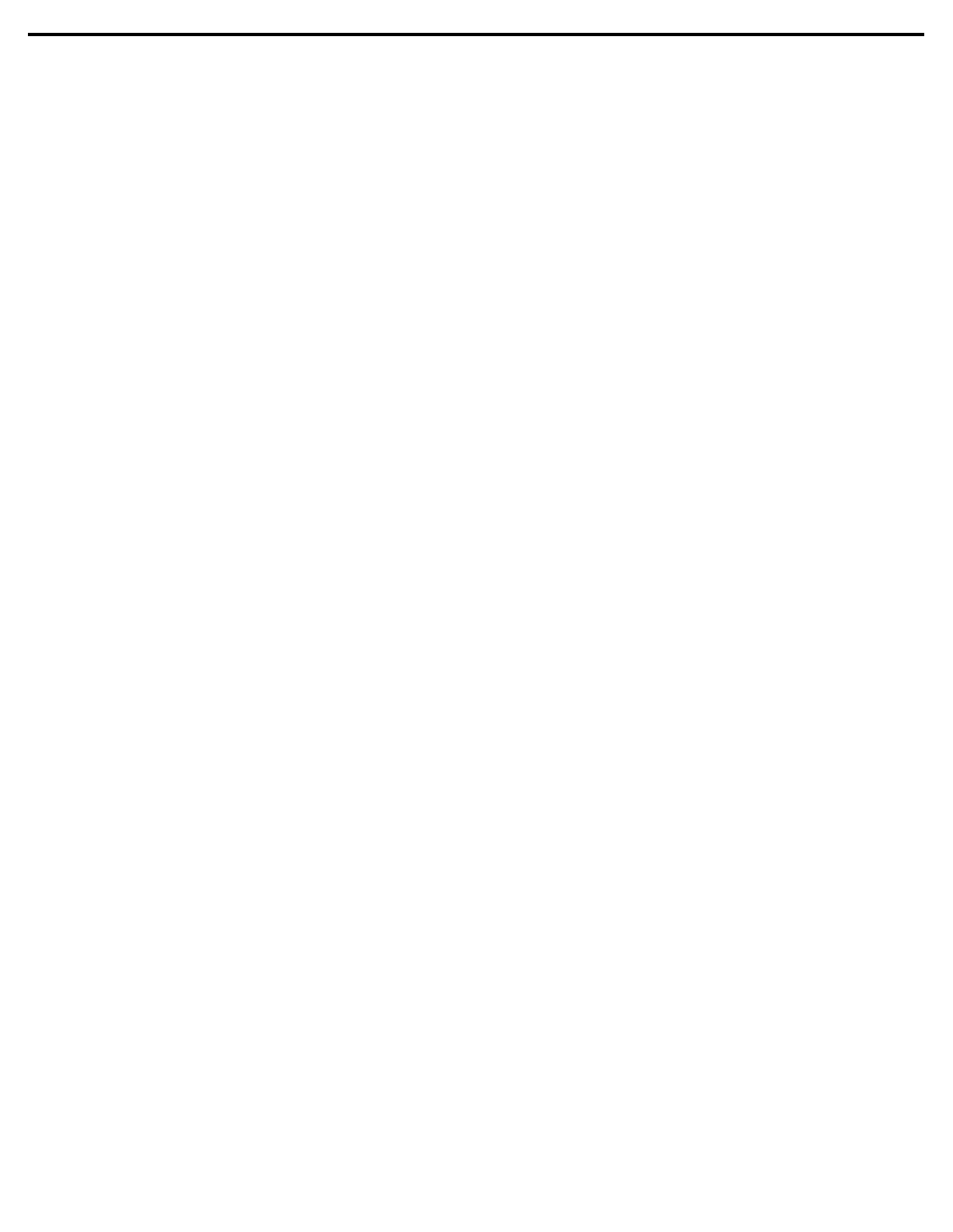### **Letters of Transmittal**

The Honourable Dr. Lynda M. Haverstock Lieutenant Governor Province of Saskatchewan

May it Please Your Honour:

I respectfully submit the Annual Report of the Saskatchewan Labour Relations Board for the fiscal year ending March 31, 2002.

)ub Higgins

Hon. Deb Higgins Minister of Labour



Hon. Deb Higgins Minister of Labour

Dear Madam:

It is my pleasure to provide you with the Annual Report of the Saskatchewan Labour Relations Board. It covers the period commencing April 1, 2001 and ending March 31, 2002.

Gwen Gray, Q.C. **Chairperson** Labour Relations Board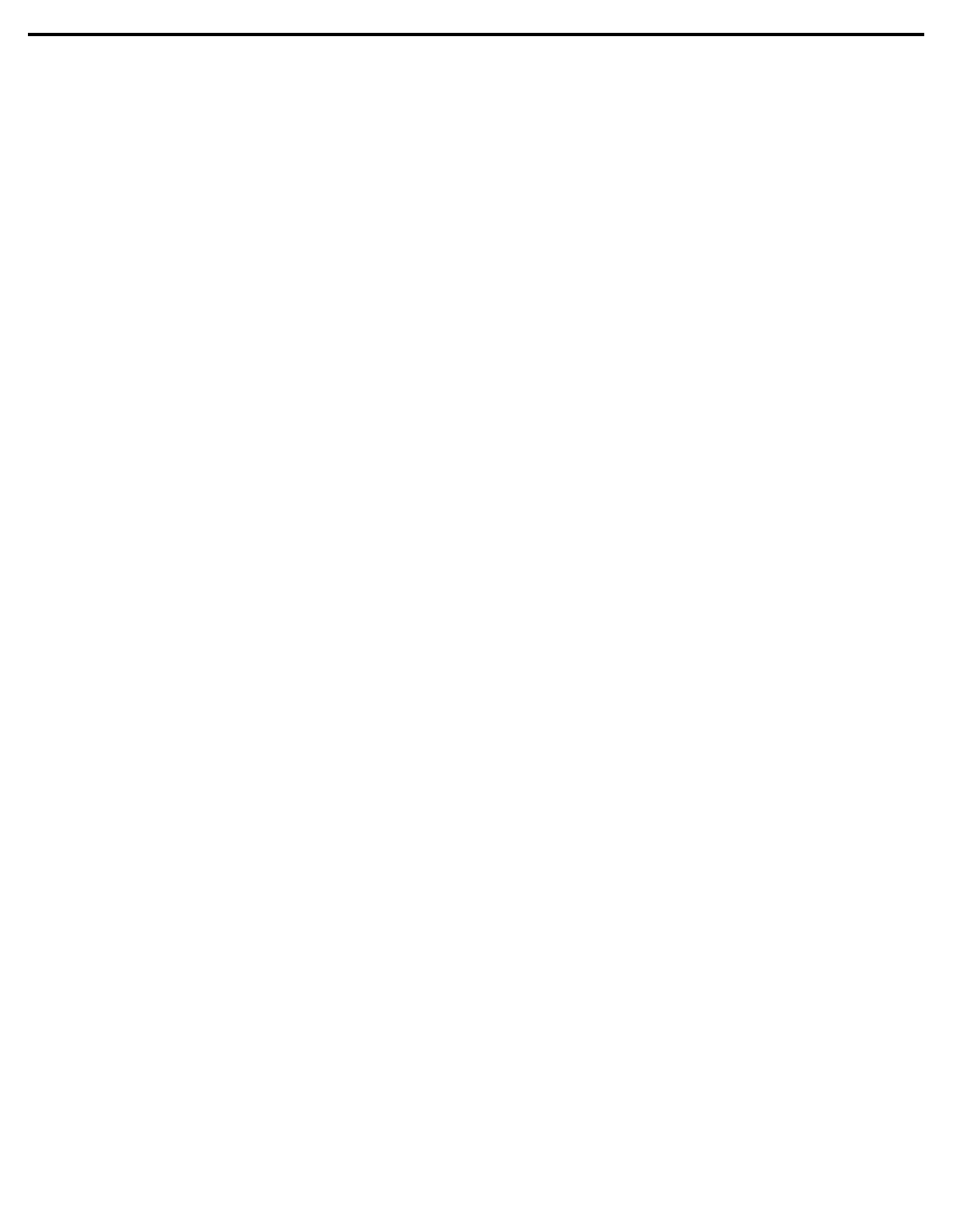### **Table of Contents**

| <b>Tables</b> |                                                                                                                   |  |
|---------------|-------------------------------------------------------------------------------------------------------------------|--|
| Table 1       | Labour Relations Board Organizational Chart                                                                       |  |
| Table 2       | Applications under The Trade Union Act by Type of                                                                 |  |
| Table 3       | Applications to the Labour Relations Board under<br>The Trade Union Act, by Disposition, 1997-98 to 2001-2002  11 |  |
| Table 4       | Applications to the Labour Relations Board under<br>The Construction Industry Labour Relations Act, 1992,         |  |
| Table 5       | Applications under The Trade Union Act by Type of                                                                 |  |
| Table 6       | Applications under The Construction Industry Labour<br>Relations Act, 1992 by Type of Application,                |  |
|               |                                                                                                                   |  |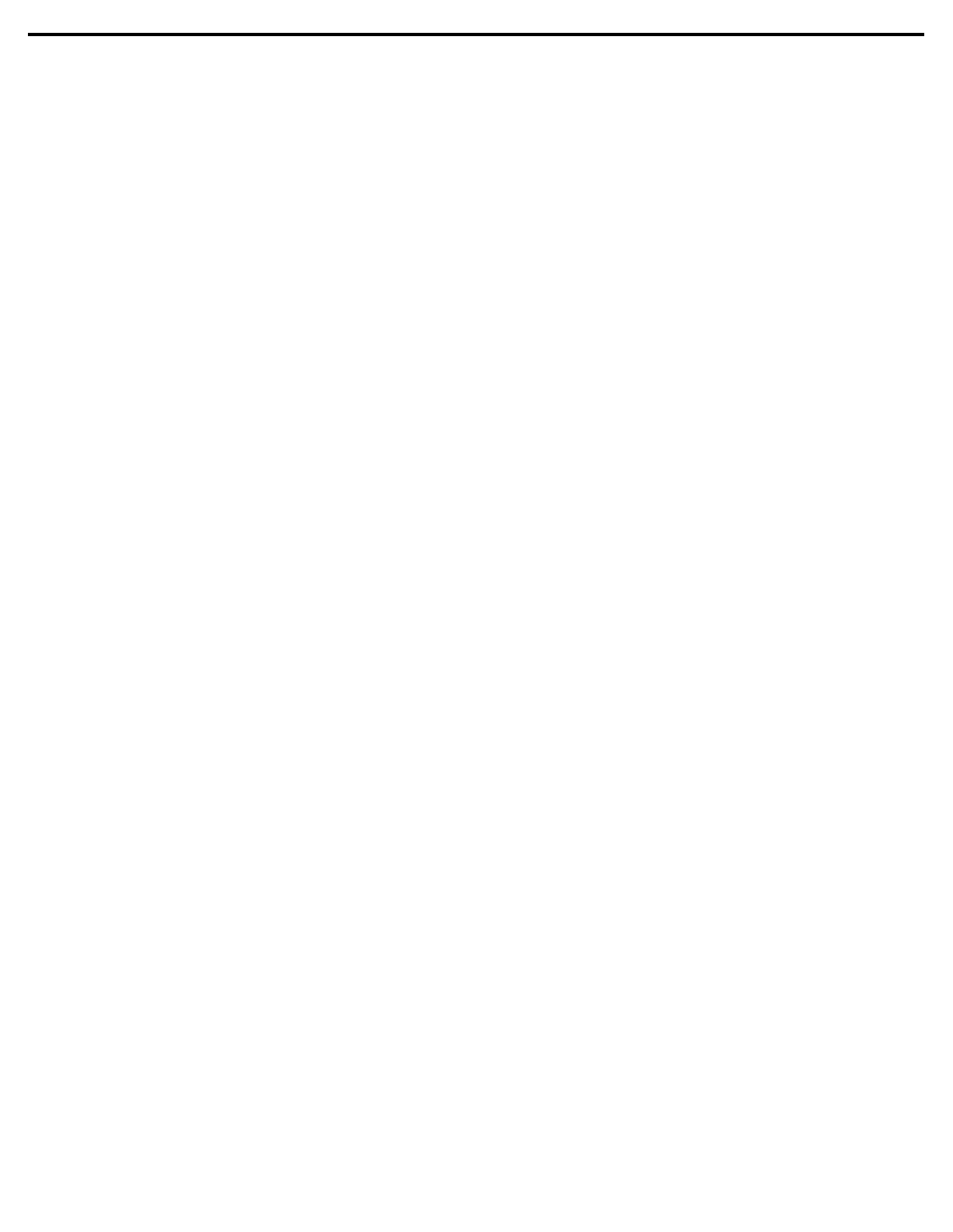# **I. Labour Relations Board**

The Labour Relations Board came into existence in 1944 with passage of The Trade Union Act, S.S. 1944 (2nd Sess.) c. 69. Although the Act has often been amended, most recently in 2000, the basic concept of the Board has not changed. The Board is an independent, quasi-judicial tribunal charged with the responsibility of adjudicating disputes that arise under The Trade Union Act. It does this principally through public hearings and written decisions.

The Board's decisions are final and binding upon the parties. There is no appeal, and review by the courts is strictly limited.

The Act presently provides for a board composed of a chairperson and two vice-chairpersons and an unspecified number of members. All members of the Board, including the chairperson and vice-chairpersons, are appointed by the Lieutenant Governor in Council. The chairperson and vicechairpersons are full-time members of the Board. The remaining members are appointed and paid on a per diem basis when their services are required.

The Board is a representational board. This means that all members of the Board, with the exception of the chairperson and vice-chairpersons, are representatives of employees or employers. The chairperson and vice-chairpersons are neutral and are lawyers. The Board reports to the Minister of Labour for the Province of Saskatchewan. The Minister is obligated by The Trade Union Act to provide the Board with the requisite staff and facilities. The Board operates independently from the government, its departments and agencies.

The Board's offices and staff are located at 1600 - 1920 Broad Street, Regina. The Board also maintains a hearing room in Saskatoon. The staff of the Board is composed of the Board Registrar/Legal Counsel, Investigating Officer, Executive Assistant to the Chairperson and three clerical positions. One of the Vice-Chairpersons is appointed to act as Executive Officer of the Board. An Organizational Chart of the Labour Relations Board is contained in Table 1.

The composition of the Board for 2001-2002 was:

#### **Gwen Gray, Q.C. - Chairperson**

Gwen Gray, Q.C. was appointed Vice-Chairperson of the Board in August of 1995, and was appointed Chairperson in July, 1997. Ms. Gray obtained her undergraduate degrees in sociology and law from the University of Saskatchewan and her graduate degree in law from Cornell University, Ithaca, New York. Ms. Gray practised labour law in Regina from 1978 to 1988 and in Edmonton from 1992 to 1994. She returned to Regina in 1994 to work as Legal Analyst in the Department of Labour.

#### **James Seibel - Vice-Chairperson**

James Seibel was appointed Vice-Chairperson and Executive Officer of the Board in November, 1997. Mr. Seibel obtained his Bachelor of Science degree from the University of Regina and his law degree from the University of Saskatchewan. He was in the private practice of law in Saskatoon from 1981 to 1997, with an emphasis on labour law and arbitration. Mr. Seibel resides in Saskatoon.

#### **Wally Matkowski - Vice-Chairperson**

Wally Matkowski was appointed Vice-Chairperson of the Board in March, 2001. Mr. Matkowski obtained his Bachelor of Arts degree and his law degree from the University of Saskatchewan. He was in the private practice of law in both Regina and Saskatoon from 1986 to 2001, with a large amount of his time spent as both a labour arbitrator and a mediator. Mr. Matkowski resides in Saskatoon.

#### **Bruce McDonald**

Bruce McDonald was appointed to the Board in 1974 as a member representing employees. Mr. McDonald is a retired business agent for the International Brotherhood of Painters and Allied Trades, Local Union 1996. He is a past president of the Canadian Federation of Labour (Sask.). Mr. McDonald resides in Saskatoon.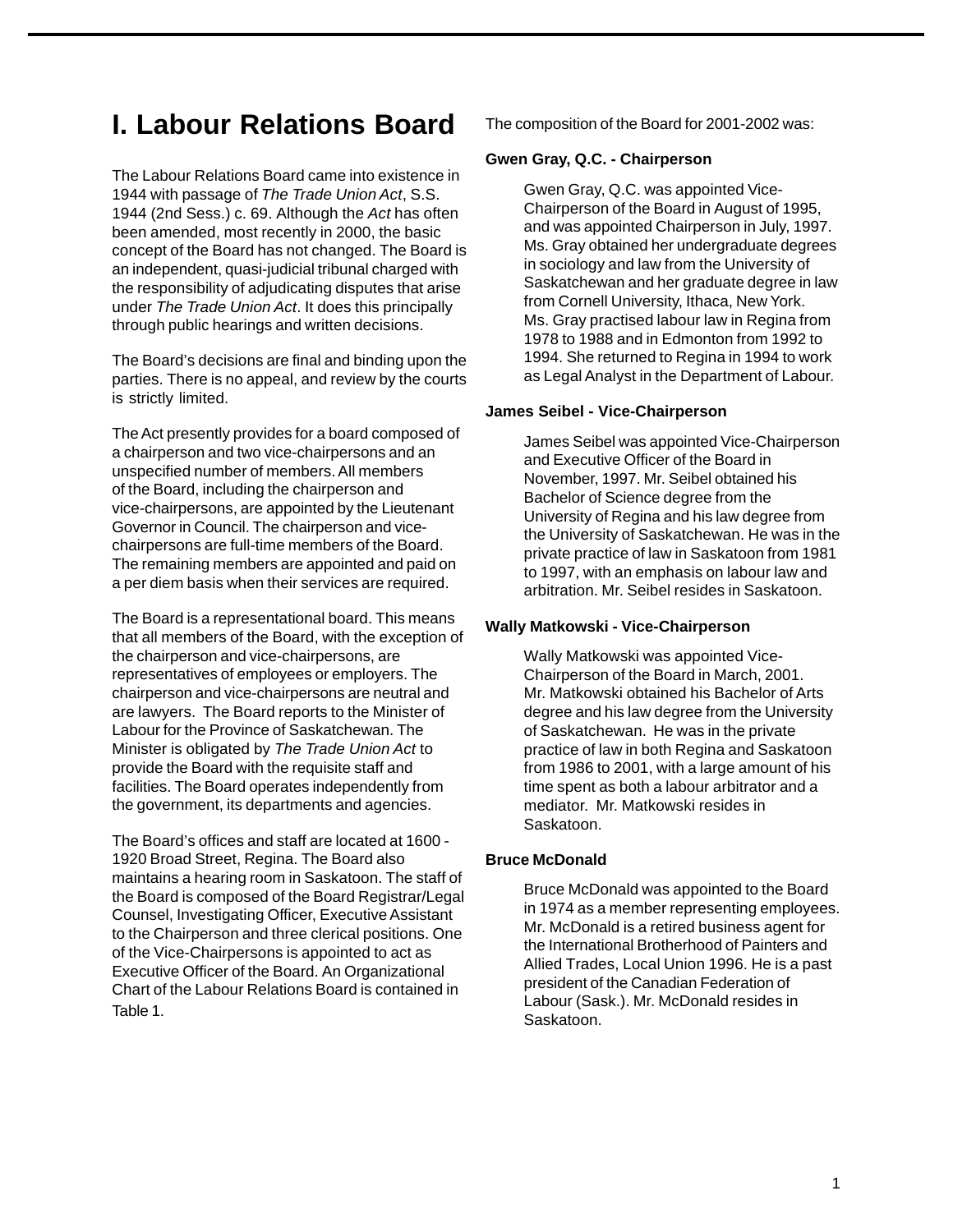#### **Ken Hutchinson**

Ken Hutchinson was appointed to the Board in March of 1992 as a member representing employers. He previously served on the Board from 1977 to 1986 in the same capacity. Mr. Hutchinson is self-employed as a labour management consultant. Mr. Hutchinson was formerly the Administrator of Personnel Services at the Regina General Hospital and the Director of Industrial Relations for the Saskatchewan Hospital Association. Mr. Hutchinson resides in Fort Qu'Appelle.

#### **Gloria Cymbalisty**

Gloria Cymbalisty was appointed to the Board in March of 1992 as a member representing employees. She is self-employed as an industrial relations consultant. She was formerly a representative for the Saskatchewan Joint Board, Retail, Wholesale and Department Store Union. Ms. Cymbalisty resides in Regina.

#### **Tom Davies**

Tom Davies was appointed to the Board in March of 1994 as a member representing employers. Mr. Davies was formerly the Human Resources Manager for IMC Potash-Esterhazy and is active with the Saskatchewan Chamber of Commerce Labour Committee. Mr. Davies is semi-retired and is self-employed as a labour management consultant. He resides near Esterhazy.

#### **Gerry Caudle**

Gerry Caudle was appointed to the Board in March of 1994 as a member representing employees. Mr. Caudle had previously served in the same capacity during the 1980s. He is a retired representative with the Canadian Union of Public Employees. Mr. Caudle resides in Saskatoon.

#### **Donald Bell**

Don Bell was appointed to the Board in July of 1995 as a member representing employers. Mr. Bell is President of Insulation Applicators Ltd. Mr. Bell resides in Regina.

#### **Brenda Cuthbert**

Brenda Cuthbert was appointed to the Board in July of 1995 as a member representing employers. Ms. Cuthbert is the Director of Human Resources for Kindersley Transport Ltd. Ms. Cuthbert resides in Saskatoon.

#### **Donna Ottenson**

Donna Ottenson was appointed to the Board in July of 1995 as a member representing employees. Ms. Ottenson is a Registered Nurse in long-term care in Regina and an active member of the Saskatchewan Union of Nurses. Ms. Ottenson resides in Regina.

#### **Bob Todd**

Bob Todd was appointed to the Board in July of 1995 as a member representing employees. Mr. Todd is Business Agent for the United Brotherhood of Carpenters & Joiners. Mr. Todd resides in Saskatoon.

#### **Hugh Wagner**

Hugh Wagner was appointed to the Board in July of 1995 as a member representing employees. Mr. Wagner is the General Secretary for the Grain Services Union. Mr. Wagner resides in Regina.

#### **Judy Bell**

Judy Bell was first appointed to the Board in July of 1996 as a member representing employers. Ms. Bell was formerly the Director of Labour Relations for the Regina District Health Board and is presently a labour relations consultant and a lay Bencher of the Law Society of Saskatchewan. Ms. Bell resides in Regina.

#### **Ron Asher**

Ron Asher was appointed to the Board in July of 1998 as a member representing employers. Mr. Asher is President of Clearlite Glass Ltd. He resides in Saskatoon. Mr. Asher retired as a member of the Board on July 14, 2001.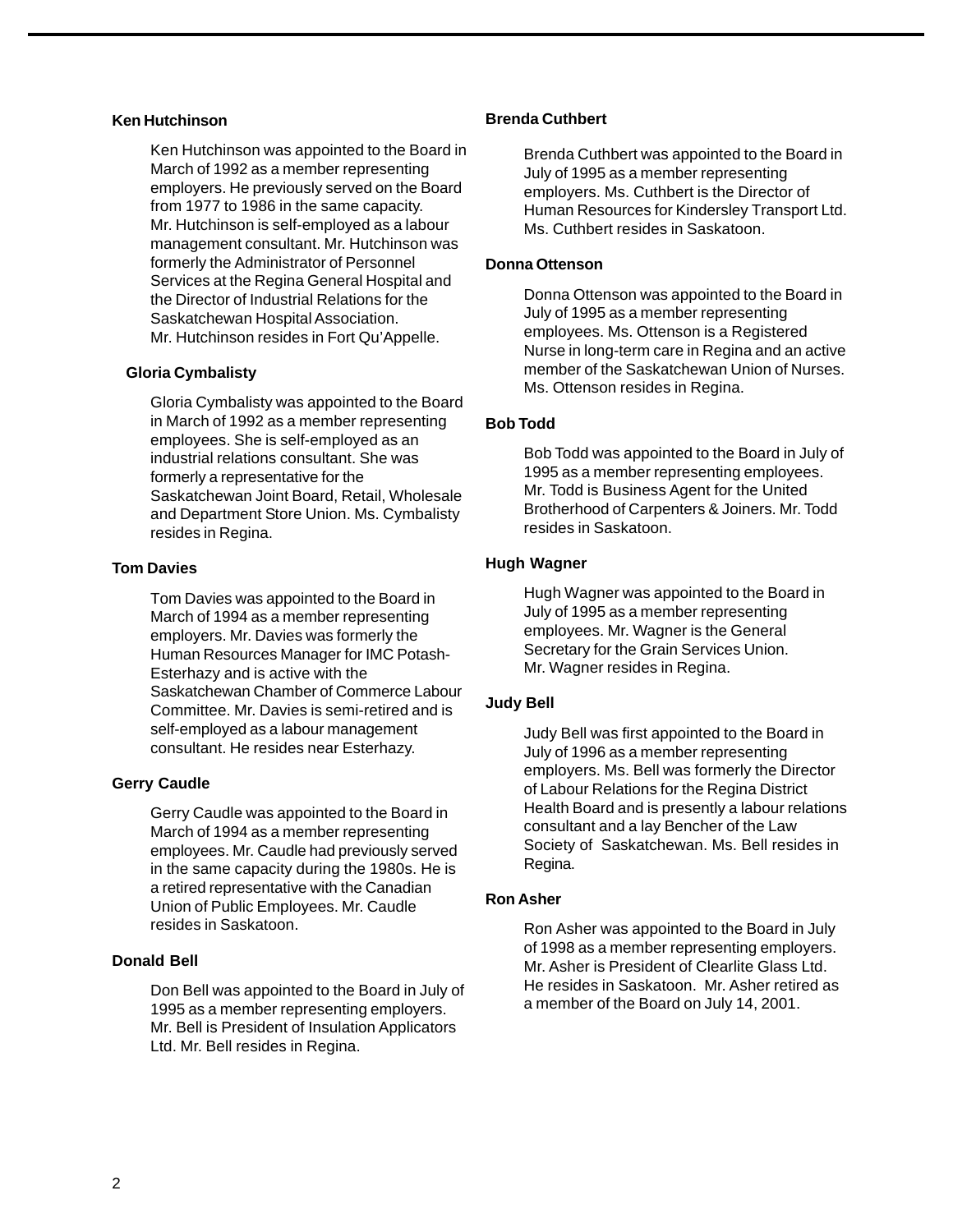#### **Mike Carr**

Mike Carr was appointed to the Board in July of 1998 as a member representing employers. Mr. Carr is Vice-President, Director of Personnel for IPSCO Saskatchewan Inc. Mr. Carr resides in Regina.

#### **Mike Geravelis**

Mike Geravelis was appointed to the Board in July of 1998 as a member representing employees. Mr. Geravelis is a staff representative with United Steelworkers of America and is a member of the Saskatchewan Federation of Labour. Mr. Geravelis resides in Regina. Mr. Geravelis retired as a member of the Board on July 14, 2001.

#### **Leo Lancaster**

Leo Lancaster was appointed to the Board in July of 1998 as a member representing employers. Mr. Lancaster is a retired labour relations consultant with Saskatchewan Association of Health Organizations. Mr. Lancaster resides in Regina.

#### **Marianne Hodgson**

Marianne Hodgson was appointed to the Board in July of 1998 as a member representing employers. Ms. Hodgson is the Managing Director of Hodgson Consulting Ltd. Ms. Hodgson was formerly the Executive Director of the Saskatchewan Registered Nurses' Association and Director of Nursing at Regina General Hospital. Ms. Hodgson resides in Regina. Ms. Hodgson retired as a member of the Board on July 14, 2001.

#### **Patricia Gallagher**

Patricia Gallagher was appointed to the Board in January of 2000 as a member representing employees. Ms. Gallagher is currently the Executive Director of Operations with the Saskatchewan Government and General Employees Union. She has been employed there since 1982 in several capacities. She was formerly employed by the Saskatchewan Federation of Labour as Executive Assistant from 1976 to 1982. Ms. Gallagher resides in Regina.

#### **Duane Siemens**

Duane Siemens was appointed to the Board in 2001 as a member representing employees. Mr. Siemens is currently employed as a millwright with Sterling Pulp Chemicals in Saskatoon. Mr. Siemens was formerly the president of CEP Local 609, secretary and vice-president of the Saskatchewan Federation of Labour, and past president of the Saskatoon & District Labour Council. Mr. Siemens resides in Saskatoon.

#### **Clare Gitzel**

Clare Gitzel was appointed to the Board in July, 2001, as a member representing employers. Mr. Gitzel was formerly employed with a major mining company as Manager of Human Resources and Northern Affairs. He presently provides consulting services in the human resources and administration fields.

#### **Joan White**

Joan White was appointed to the Board in July, 2001, as a member representing employers. Ms. White is the Director of Labour Relations for the University of Saskatchewan. Ms. White resides in Saskatoon.

#### **Maurice Werezak**

Maurice Werezak was appointed to the Board in July, 2001, as a member representing employees. Mr. Werezak is a past vicepresident of the Saskatchewan Federation of Labour and past president of United Food and Commercial Workers, Local 248-P. Mr. Werezak is a labour representative on the Emploment Insurance Appeal Committee and is employed at Mitchell's Gourmet Foods. Mr. Werezak resides in Saskatoon.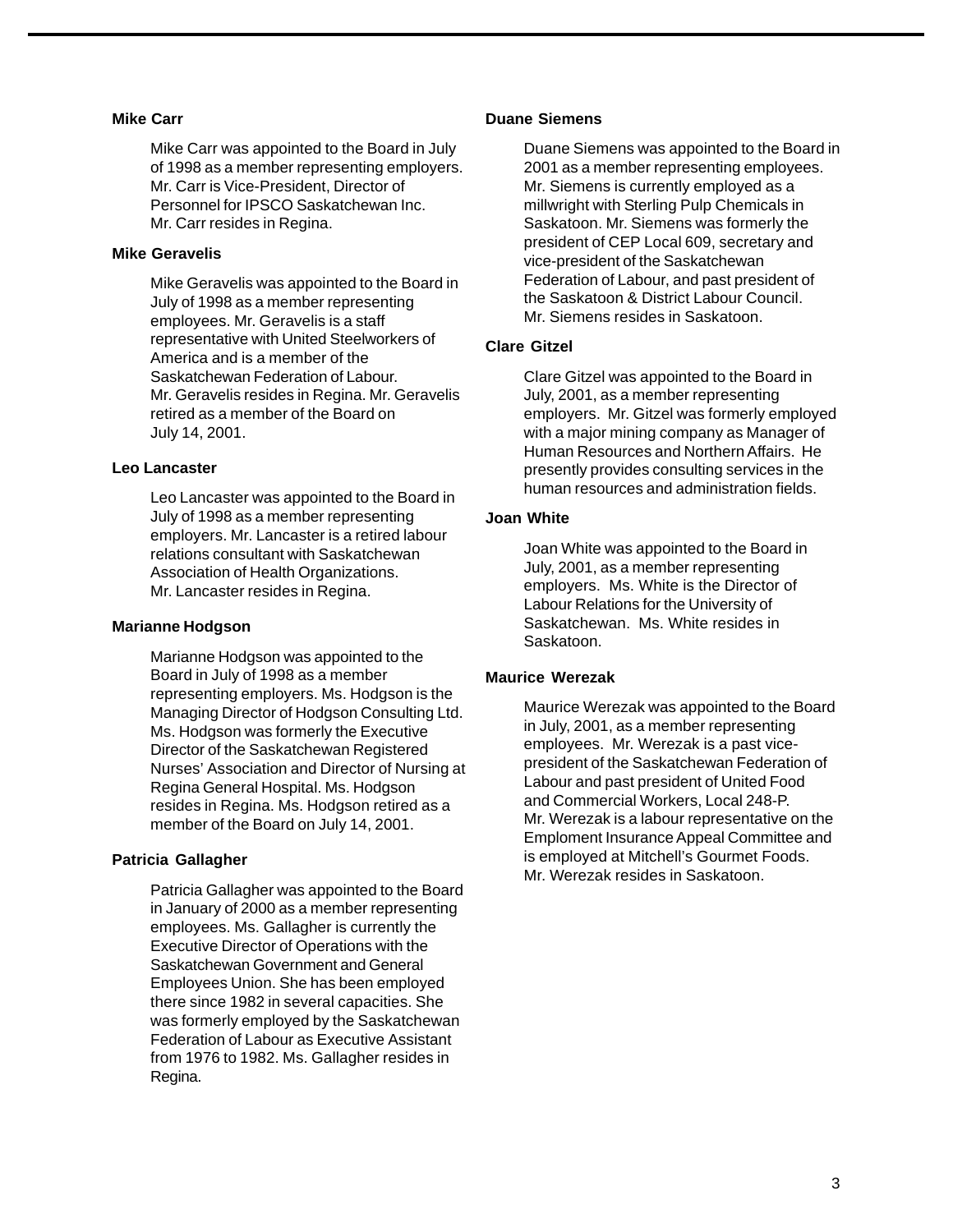### **II. The Trade Union Act**

In Canada, legislative jurisdiction over industrial relations has, since a ruling of the Supreme Court of Canada in 1925, fallen largely under provincial jurisdiction. Fortunately, the potential this presented for legal fragmentation was offset by varying combinations of interprovincial management and union structures, common history and common day-to-day economic and political conditions. The result is a remarkable commonality of core principles and procedures in all 11 Canadian jurisdictions.

The main features of Saskatchewan's Trade Union Act, like its counterparts in all other Canadian jurisdictions, may be summarized as follows:

- traditional courts are replaced by a specialized, quasi-judicial tribunal with exclusive and binding jurisdiction over the matters assigned to it by The Trade Union Act;
- common law of conspiracy and restraint of trade is abolished insofar as it applies to employees who bargain collectively;
- the majority of employees determine for all employees in a group whether they will bargain collectively and, if so, through which union;
- an employer is required to recognize the union chosen by the majority of its employees as their exclusive representative for the purpose of bargaining collectively;
- the employer and the union are required to bargain in good faith with a view to concluding a collective bargaining agreement;
- a number of unfair labour practices are created to protect employees and unions from any attempt by the employer to interfere with their rights;
- strike and lock-out activity is regulated, but not prohibited;
- specific issues, such as union security, technological change, conciliation, voting procedures and religious exclusions are addressed; and,
- remedial and enforcement procedures are included in the statute.

In short, the Act provides the legal framework for collective bargaining, along with a procedure for adjudicating disputes and enforcing rights and obligations. The Trade Union Act, like its counterparts in all other Canadian jurisdictions, does not attempt to prohibit economic conflict between employees and employers, but only to control it. It does not attempt to regulate the outcome of collective bargaining, but merely the process to be followed.

The function of the Labour Relations Board within this statutory framework is to identify the parties which will participate in collective bargaining, and to monitor the procedural aspects of the bargaining process. Under The Trade Union Act, the Board is not required to follow all of the formal rules of procedure that have been developed in courts of law.

The Board attempts to conduct its hearings in a way that will make them accessible to representatives of the parties who have no legal training, and which will allow the Board to identify the issues which are genuinely in dispute.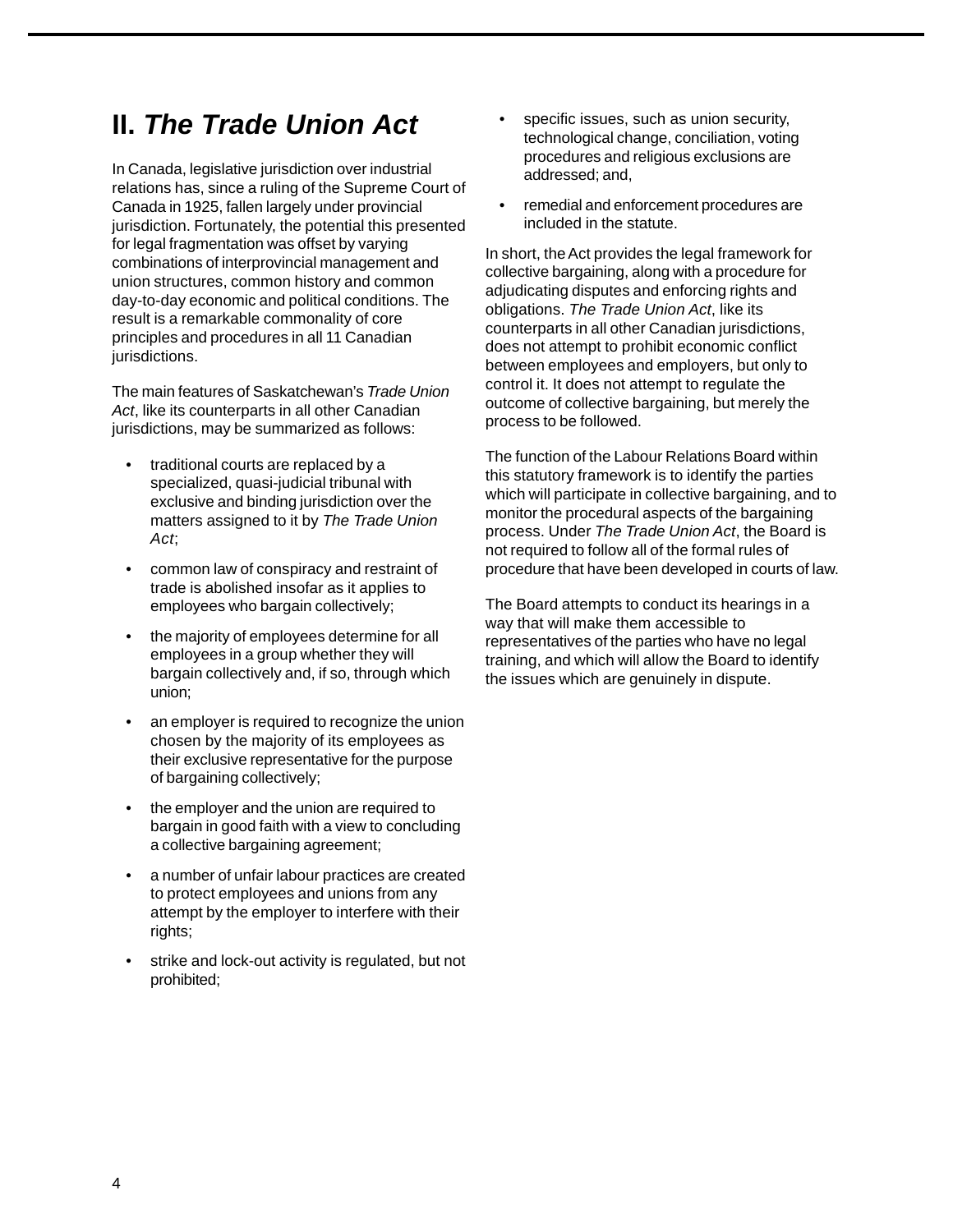### **III. The Construction Industry Labour Relations Act, 1992**

Passed in 1992 and amended in 2000, The Construction Industry Labour Relations Act, 1992, S.S. 1992, c. C-29.11, provides for a system of collective bargaining in the building trades between organizations representing groups of contractors and the construction unions. The supervision of this statutory system is conferred on the Board under the legislation.

# **IV. The Health Labour Relations Reorganization Act**

Passed in 1996, The Health Labour Relations Reorganization Act, S.S. 1996, c. H-0.03, appointed a commissioner to examine the organization of labour relations between health sector employers and employees in the province. The Dorsey Commission report was submitted, and The Health Labour Relations Reorganization (Commissioner) Regulations, R.R.S., c. H-0.03, Reg. 1 came into force, in January, 1997.

The legislation confers upon the Board the power to make orders for the purpose of carrying out the intent of the legislation and respecting any matter arising out of the reorganization of labour relations in the health care sector not addressed in the Regulations.

# **V. Budget Summary**

The total budget of the Saskatchewan Labour Relations Board for the fiscal year ending March 31, 2002 was \$810,000. The actual sum expended by the Board during the fiscal year was \$796,247. The Board has, over time, displayed an ability to manage its resources efficiently. It should be noted, however, that it is unable to control or predict the nature or number of applications put before it, and as a result, the relationship of expenditure to budgetary allocation cannot be guaranteed.

# **VI. Summary of Board Activity for 2001-2002**

Between April 1, 2001, and March 31, 2002, the Labour Relations Board held 12 monthly meetings lasting a total of 146 days. A total of 242 applications were received and a total of 339 were disposed of by the Board during the year. Tables 2 and 3 show these applications by type of application and disposition. The five-year trend is shown by disposition in Tables 3 and 4 and by type in Tables 5 and 6.

During 2001-2002, 48 certification orders covering 859 employees were issued by the Board and 7 certification orders affecting 99 employees were rescinded.

It is not possible in this report to convey a complete picture of the nature and range of applications brought before the Board during the year. It may be helpful, however, to mention briefly some of the issues that illustrate the many types of questions that arise from applications before the Board.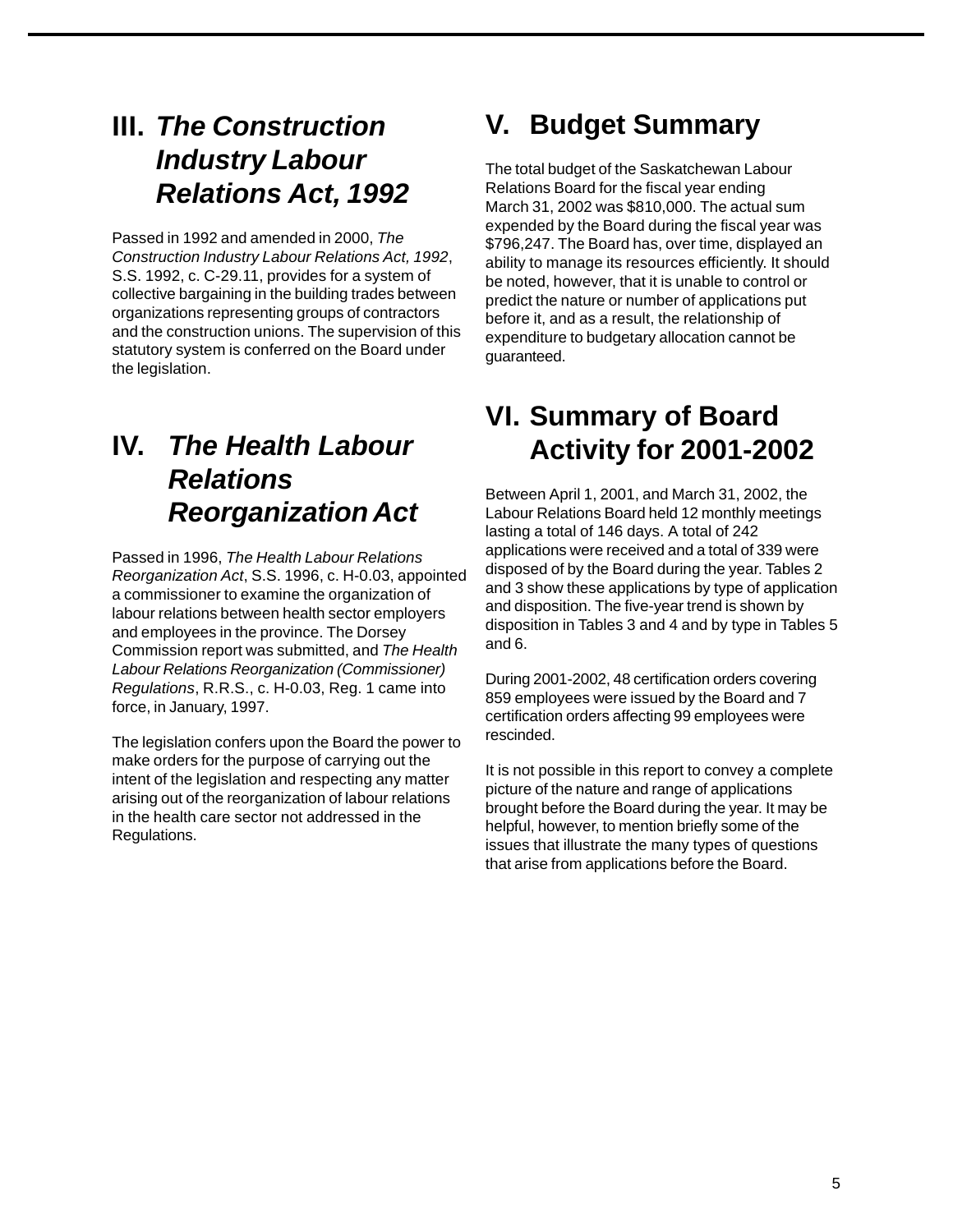In Chauffeurs, Teamsters and Helpers Union, Local 395 v. Inconvenience Productions Inc., et al., [2001] Sask. L.R.B.R. 260, the Board considered for the first time an application for certification in the motion picture production industry, which traditionally has been organized along craft lines by voluntary recognition.

During the reporting period, the Board considered many applications relating to disputes between employees and certified bargaining agents alleging violation of the duty of fair representation provided in s. 25.1 of The Trade Union Act or a denial of the principles of natural justice provided in s. 36.1. The decisions in Lien v. Chauffeurs, Teamsters and Helpers Union, Local 395, [2001] Sask. L.R.B.R. 395, Schreiner v. Canadian Union of Public Employees, Local 59, [2001] Sask. L.R.B.R. 444, McKnight v. Canadian Union of Public Employees, Local 3833, [2001] Sask. L.R.B.R. 894, McRae v. Saskatchewan Government and General Employees Union, [2002] Sask. L.R.B.R. 11 and Staniec v. United Steelworkers of America, Local 5917, [2001] Sask. L.R.B.R. 405, confirm that the duty of fair representation applies to representation of employees by unions with respect to disputes that arise under the terms of a collective agreement and not to matters arising under the union's constitution and bylaws, and that the application of the requirements of the principles of natural justice and procedural fairness in a union's internal affairs is generally limited to matters of membership and discipline. The last case also determined that the fact that an employee in the bargaining unit must become a member of the union in order to participate in its decision-making process is not an unfair labour practice.

In Saskatchewan Joint Board, Retail, Wholesale and Department Store Union v. Temple Gardens Mineral Spa Inc., [2001] Sask. L.R.B.R. 320 and Canadian Union of Public Employees, Local 4162 v. Maple Creek School Division No. 17, [2001] Sask. L.R.B.R. 368, the Board confirmed the test applied to determine whether a unilateral change to the terms and conditions of employment is an unfair labour practice in violation of the "freeze" imposed by s. 11(1)(m) of The Trade Union Act. The Board determined that the application of the pre-freeze "business as usual" test may benefit by being supplemented by a "reasonable expectation of employees" test to identify whether the changes relate to terms that were part of the "labour relations fabric" that existed prior to certification.

In Saskatchewan Joint Board, Retail, Wholesale and Department Store Union v. Loraas Disposal services Ltd., [2001] Sask. L.R.B.R. 814, the Board held that the employer's unilateral introduction of a surveillance system in the workplace violated the provision.

In CLR Construction Labour Relations Association of Saskatchewan Inc., [2001] Sask. L.R.B.R. 393, the Board directed amendments to the constitution and bylaws of the designated statutory representative employers' organization for several trade divisions in the construction industry in relation to membership restrictions.

In United Food and Commercial Workers, Local 1400 v. Vision Security and Investigations Inc., [2002] Sask. L.R.B.R. 73, the Board determined that the employer failed to bargain in good faith when it cancelled several bargaining sessions at the last minute and failed to show up for others, sent a representative without authority to bind the employer and raised new proposals in mid-bargaining.

In Mayer v. L.L. Lawson Enterprises Ltd., et al., [2001] Sask. L.R.B.R. 485, the Board considered the proposition that it exercise a discretion to dismiss a decertification application when a previously filed application for assistance to achieve a first collective agreement is concurrently pending. While the Board declined to do so in the particular circumstances of the case, it acknowledged that such a determination may be appropriate where the employees' dissatisfaction with the union fundamentally stems from the employer's conduct rather than that of the union.

In United Steelworkers of America v. Tucker and DeJong, [2001] Sask. L.R.B.R. 532, the Board found that unfair labour practices were committed during a union organizing drive by individuals who uttered threats of bodily harm to supporters of the union.

During the reporting period, the Board considered several significant applications under the successorship provisions of The Trade Union Act. In Saskatchewan Joint Board, Retail, Wholesale and Department Store Union v. Saskatchewan Gaming Corporation and Moose Jaw Exhibition Association Company Ltd., [2001] Sask. L.R.B.R. 815, the Board held that s. 37.2 permitted it to make advance rulings on successorship applications in the circumstances where the transaction is crystallized, the agreement is finalized and the effect of the disposition is known with some certainty.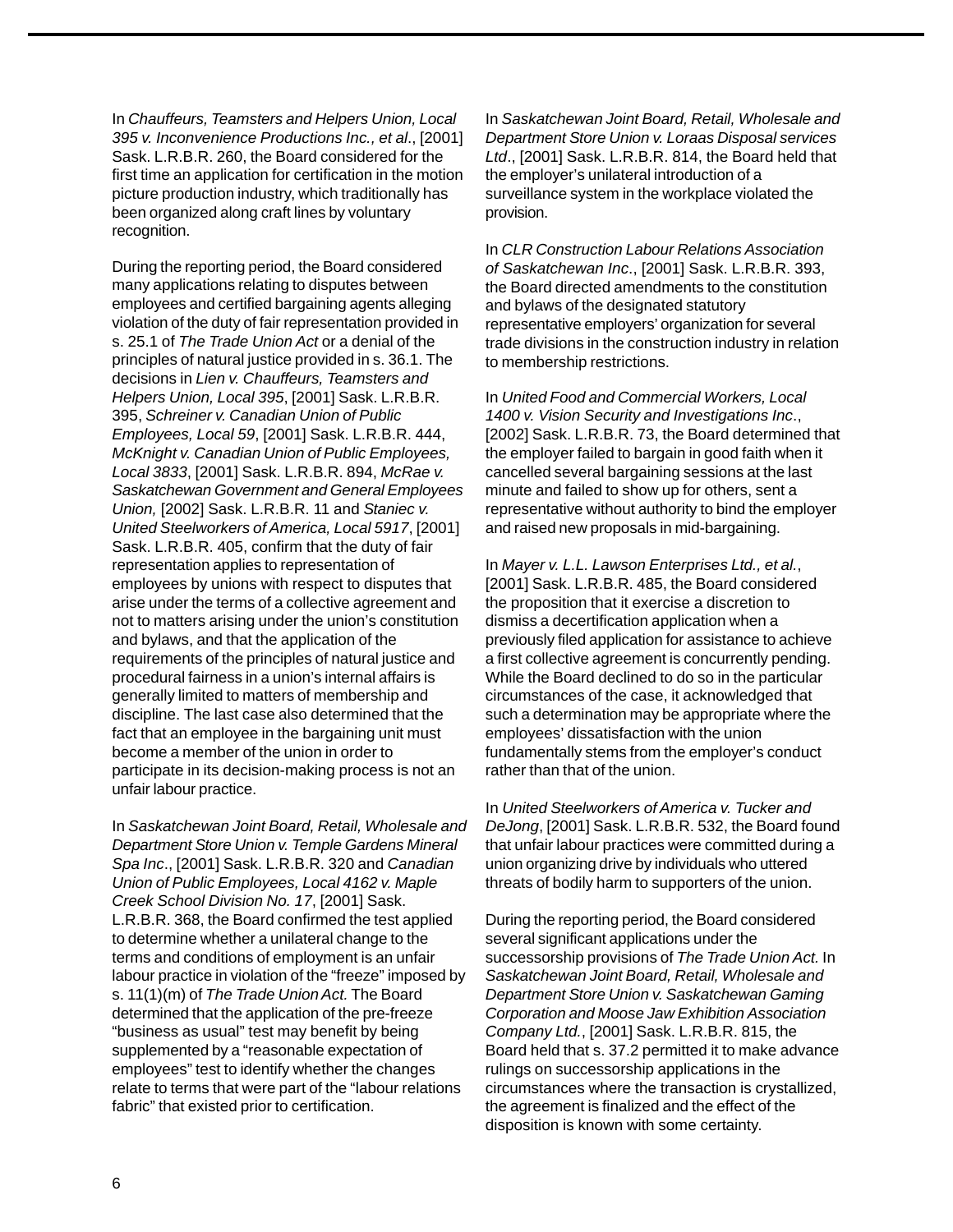In Canadian Union of Public Employees, Local 4279 v. AFS Aboriginal Family Service Centre Inc., et al, [2001] Sask. L.R.B.R. 602, the Board held that a change of provider for a federally funded social program from one non-governmental organization to another did not constitute a transfer of a business under s. 37. For the first time, the Board considered the s. 37.1 deemed successorship provision with respect to food, janitorial and security services in public buildings in United Food and Commercial Workers, Local 1400 v. The Canadian Corps of Commissionaires, North Saskatchewan Division, [2002] Sask. L.R.B.R. 188.

In Communications, Energy and Paperworkers Union, Local 922 v. Potash Corporation of Saskatchewan, [2001] Sask. L.R.B.R. 917, the Board held that when providing written notice of a strike or lockout pursuant to ss. 11(6) and (7) of The Trade Union Act, it is not necessary to specify the type of activity intended to be taken.

During the reporting period, the Board continued plans to attain certain goals designed to achieve more expeditious hearing and determination of certification and rescission applications as one group, and all other applications as another group.

With respect to certification and rescission (decertification) applications, the first goal was to schedule the hearing of 80% of applications within 20 calendar days of receipt. During the reporting period, 92% of such applications were scheduled within 20 days of receipt (90% of certification applications; 100% of rescission applications). The second goal was to render 80% of decisions within 10 calendar days of the completion of the hearing. During the reporting period, decisions were rendered within 10 calendar days of the completion of the hearing in 74% of such applications (81% of certification applications; 53% of rescission applications).

During the reporting period, the average number of days from completion of hearing to decision of rescission applications was 27. It is important to note that because of the much smaller number of rescission applications actually heard, one such application may have a large effect on the average. The Board's general policies of hearing applications in the order in which they are filed and of deferring the determination of a rescission application until after the determination of a prior application for assistance to achieve a first collective agreement, may result in a delay of the determination of the rescission application.

With respect to all other applications, the first goal, initially adopted in October, 2000,was to render 90% of decisions within 90 calendar days of completion of the hearing. Where the last hearing date of such applications occurred after the adoption of the plan, decisions were rendered in 78% of such applications within 90 days. With respect to applications filed after the adoption of the plan, decisions were rendered in 89% of such applications within 90 days of the completion of the hearing. The results are encouraging and the Board continues to work towards the goal.

During the reporting period, the Board continued to encourage the use of pre-hearing conferences to expedite the formal hearing process, encourage settlement discussions and to facilitate the voluntary use of alternative dispute resolution. The second goal with respect to applications other than certification and rescission applications was to facilitate settlement (withdrawal, consent order, adjournment sine die) with Board assistance in 10% of applications before reaching formal hearing. Of such applications that made it to at least the prehearing stage, 14% were settled with Board assistance.

In conjunction with its publisher, the Saskatchewan Legal Education Society Inc. (SKLESI), the Board continued the publication of its Reasons for Decision and any subsequent court decisions during the reporting year in the Saskatchewan Labour Relations Board Reports. The Board wishes to thank SKLESI, its Executive Director and staff for their considerable effort and continued cooperation in the publication of the Reports.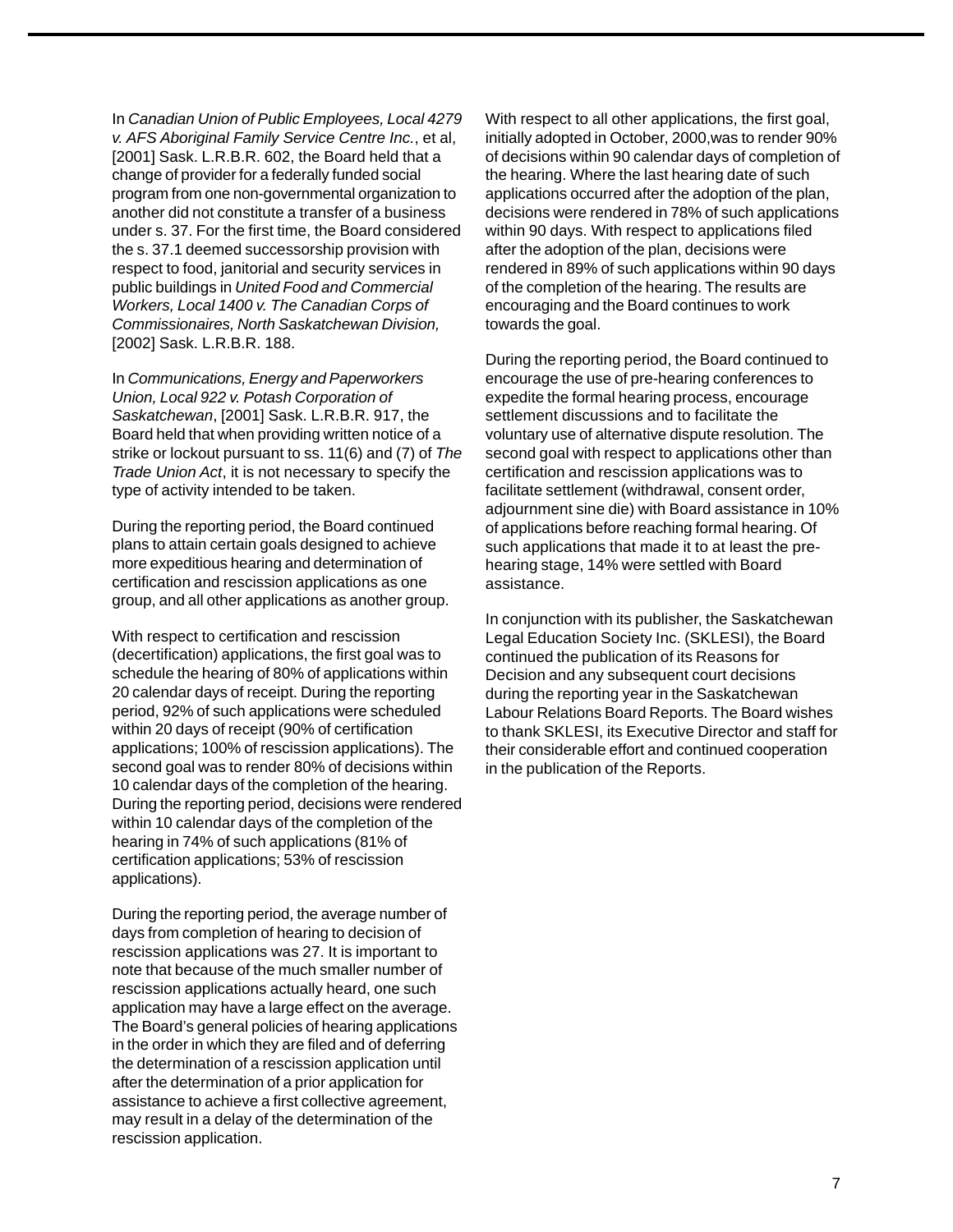### **VII. Tables**

**Table 1**

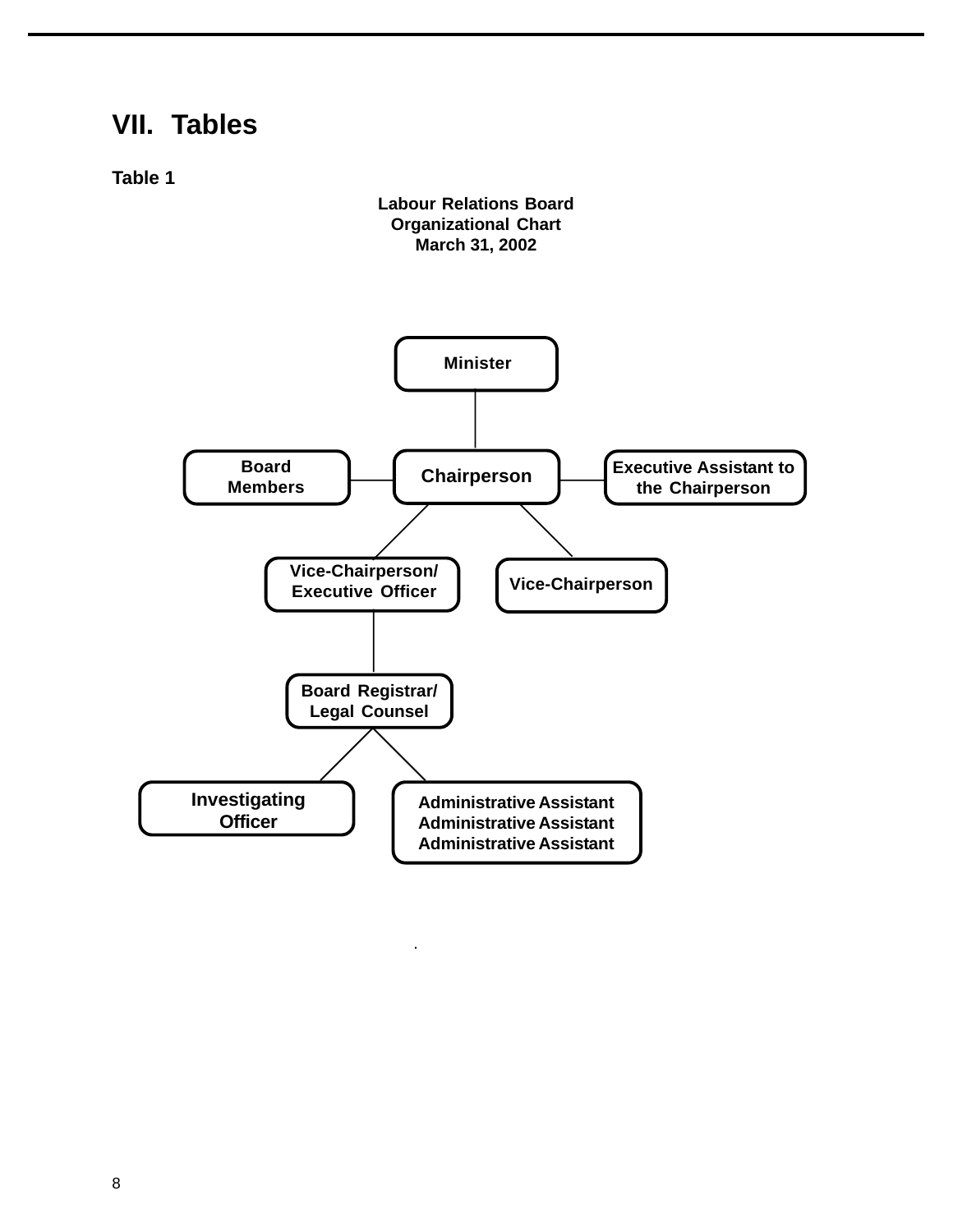# Applications under The Trade Union Act<br>by Type of Application and Disposition, 2001-2002

| <b>Type of application</b><br>and disposition | <b>Applications</b> | <b>Type of application</b><br>and disposition | <b>Applications</b> |  |  |  |
|-----------------------------------------------|---------------------|-----------------------------------------------|---------------------|--|--|--|
|                                               |                     | <b>Provisional Employee Determination</b>     |                     |  |  |  |
|                                               |                     |                                               |                     |  |  |  |
|                                               |                     |                                               |                     |  |  |  |
|                                               |                     |                                               |                     |  |  |  |
|                                               |                     | <b>Interim Applications</b>                   |                     |  |  |  |
|                                               |                     |                                               |                     |  |  |  |
| <b>Designation of Principal or Contractor</b> |                     |                                               |                     |  |  |  |
|                                               |                     |                                               |                     |  |  |  |
|                                               |                     |                                               |                     |  |  |  |
|                                               |                     |                                               |                     |  |  |  |
| <b>Certification</b>                          |                     | Raid                                          |                     |  |  |  |
|                                               |                     |                                               |                     |  |  |  |
|                                               |                     |                                               |                     |  |  |  |
|                                               |                     |                                               |                     |  |  |  |
|                                               |                     | <b>Amendment or Rescission</b>                |                     |  |  |  |
|                                               |                     | (Section 5, clauses i, j and k) A18, R17      |                     |  |  |  |
|                                               |                     |                                               |                     |  |  |  |
| <b>Unfair Labour Practice</b>                 |                     |                                               |                     |  |  |  |
|                                               |                     |                                               |                     |  |  |  |
|                                               |                     |                                               |                     |  |  |  |
|                                               |                     |                                               |                     |  |  |  |
|                                               |                     | <b>Exclusion on Religious Grounds</b>         |                     |  |  |  |
|                                               |                     |                                               |                     |  |  |  |
|                                               |                     |                                               |                     |  |  |  |
| <b>Reinstatement</b>                          |                     |                                               |                     |  |  |  |
|                                               |                     |                                               |                     |  |  |  |
|                                               |                     | <b>Employee Determination</b>                 |                     |  |  |  |
|                                               |                     |                                               |                     |  |  |  |
|                                               |                     |                                               |                     |  |  |  |
|                                               |                     |                                               |                     |  |  |  |
|                                               |                     |                                               |                     |  |  |  |
| <b>Monetary Loss</b>                          |                     |                                               |                     |  |  |  |
| (Section 5, clause g)                         | 19                  |                                               |                     |  |  |  |
|                                               |                     | <b>Strike/Ratification Votes</b>              |                     |  |  |  |
|                                               |                     |                                               |                     |  |  |  |
|                                               |                     |                                               |                     |  |  |  |
|                                               |                     |                                               |                     |  |  |  |
|                                               |                     | <b>Reconsideration</b>                        |                     |  |  |  |
| <b>Company Dominated</b>                      |                     |                                               |                     |  |  |  |
|                                               |                     |                                               |                     |  |  |  |
|                                               |                     |                                               |                     |  |  |  |
|                                               |                     | <b>Reference of Dispute</b>                   |                     |  |  |  |
|                                               |                     |                                               |                     |  |  |  |
|                                               |                     |                                               |                     |  |  |  |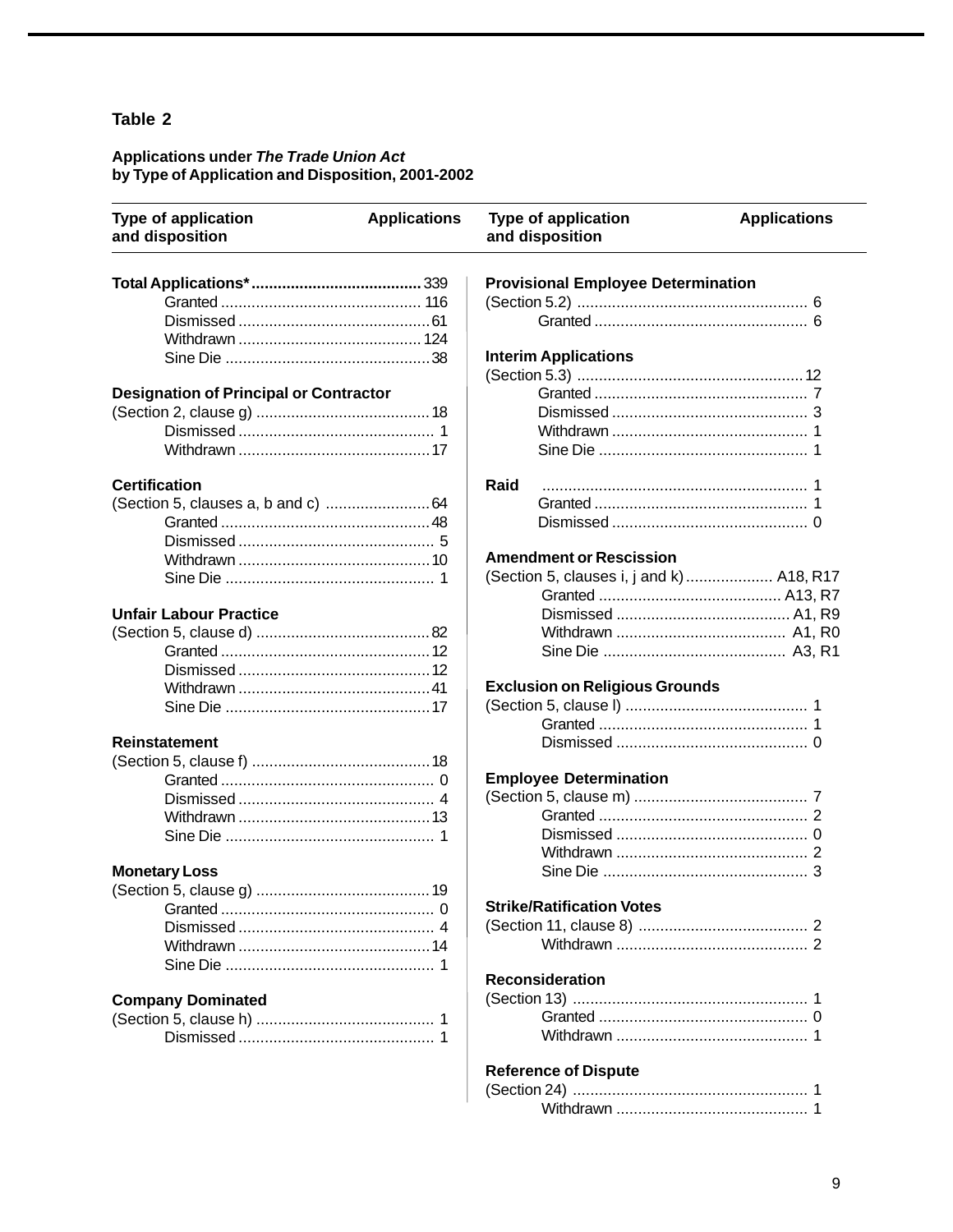#### **Table 2 - Continued**

#### **Applications under The Trade Union Act by Type of Application and Disposition, 2001-2002**

| <b>Type of application</b><br>and disposition | <b>Applications</b> | <b>Type of application</b><br>and disposition | <b>Applications</b> |
|-----------------------------------------------|---------------------|-----------------------------------------------|---------------------|
| <b>Duty of Fair Representation</b>            |                     | <b>Deemed Sale of Business</b>                |                     |
|                                               |                     |                                               |                     |
|                                               |                     |                                               |                     |
|                                               |                     |                                               |                     |
|                                               |                     |                                               |                     |
|                                               |                     | <b>Related Employer</b>                       |                     |
|                                               |                     |                                               |                     |
| <b>First Collective Bargaining Agreements</b> |                     |                                               |                     |
|                                               |                     |                                               |                     |
|                                               |                     |                                               |                     |
|                                               |                     | <b>Transfer of Bargaining Rights</b>          |                     |
|                                               |                     |                                               |                     |
|                                               |                     |                                               |                     |
|                                               |                     | <b>Technological Change</b>                   |                     |
| <b>Membership in Trade Union</b>              |                     |                                               |                     |
|                                               |                     |                                               |                     |
|                                               |                     |                                               |                     |
|                                               |                     |                                               |                     |
|                                               |                     |                                               |                     |
|                                               |                     |                                               |                     |
| <b>Transfer of Obligation</b>                 |                     |                                               |                     |
|                                               |                     |                                               |                     |
|                                               |                     |                                               |                     |
|                                               |                     |                                               |                     |
|                                               |                     |                                               |                     |
|                                               |                     |                                               |                     |

\*339 applications were disposed of although 242 applications were received Source: Saskatchewan Labour Relations Board files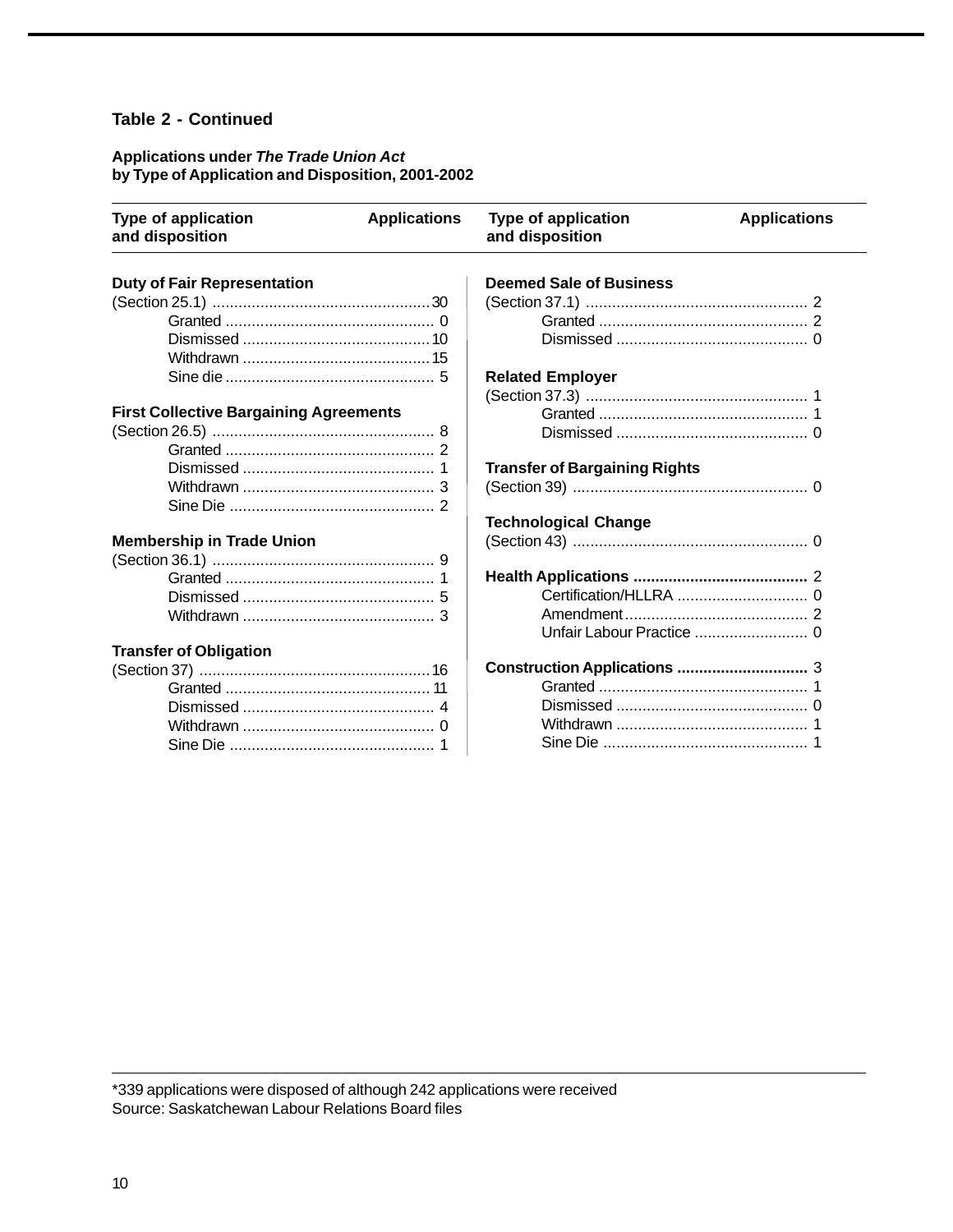|                           | 1997-98        | 1998-99        | 1999-2000      | 2000-2001      | 2001-2002   |
|---------------------------|----------------|----------------|----------------|----------------|-------------|
| <b>Total Applications</b> | 243            | 284*           | 325            | 340            | 336**       |
| <b>Granted</b>            | 126            | 153            | 144            | 163            | 107         |
| <b>Dismissed</b>          | 18             | 21             | 22             | 19             | 58          |
| Withdrawn                 | 70             | 82             | 118            | 113            | 122         |
| <b>Determined</b>         | 1              | $\overline{0}$ | $\Omega$       | $\Omega$       | 0           |
| <b>Sine Die</b>           | 17             | 18             | 22             | 32             | 35          |
| <b>To Conciliation</b>    | $\overline{0}$ | 1              | $\overline{0}$ | $\overline{0}$ | $\mathbf 0$ |
| <b>Joint Amnd-Dorsey</b>  | 3              | $\mathbf 0$    | 0              | 4              | 1           |
| <b>Cert.-Dorsey</b>       | 1              | $\Omega$       | 1              | $\overline{0}$ | 0           |
| <b>Other Dorsey</b>       | $\overline{2}$ | $\Omega$       | 3              | $\Omega$       | 1           |
| Interim***                | 5              | 9              | 15             | 9              | 12          |
|                           |                |                |                |                |             |

#### **Applications to the Labour Relations Board under The Trade Union Act, by Disposition, 1997-98 to 2001-2002**

Under The Trade Union Act, the Board may determine the outcome of any dispute referred to it by either party.

The decision of the Board is final and binding.

\*1998-99 Figures Amended.

\*\*This figure does not include construction applications.

\*\*\*The Disposition of Interim Applications is shown in Table 2.

Source: Saskatchewan Labour Relations Board files.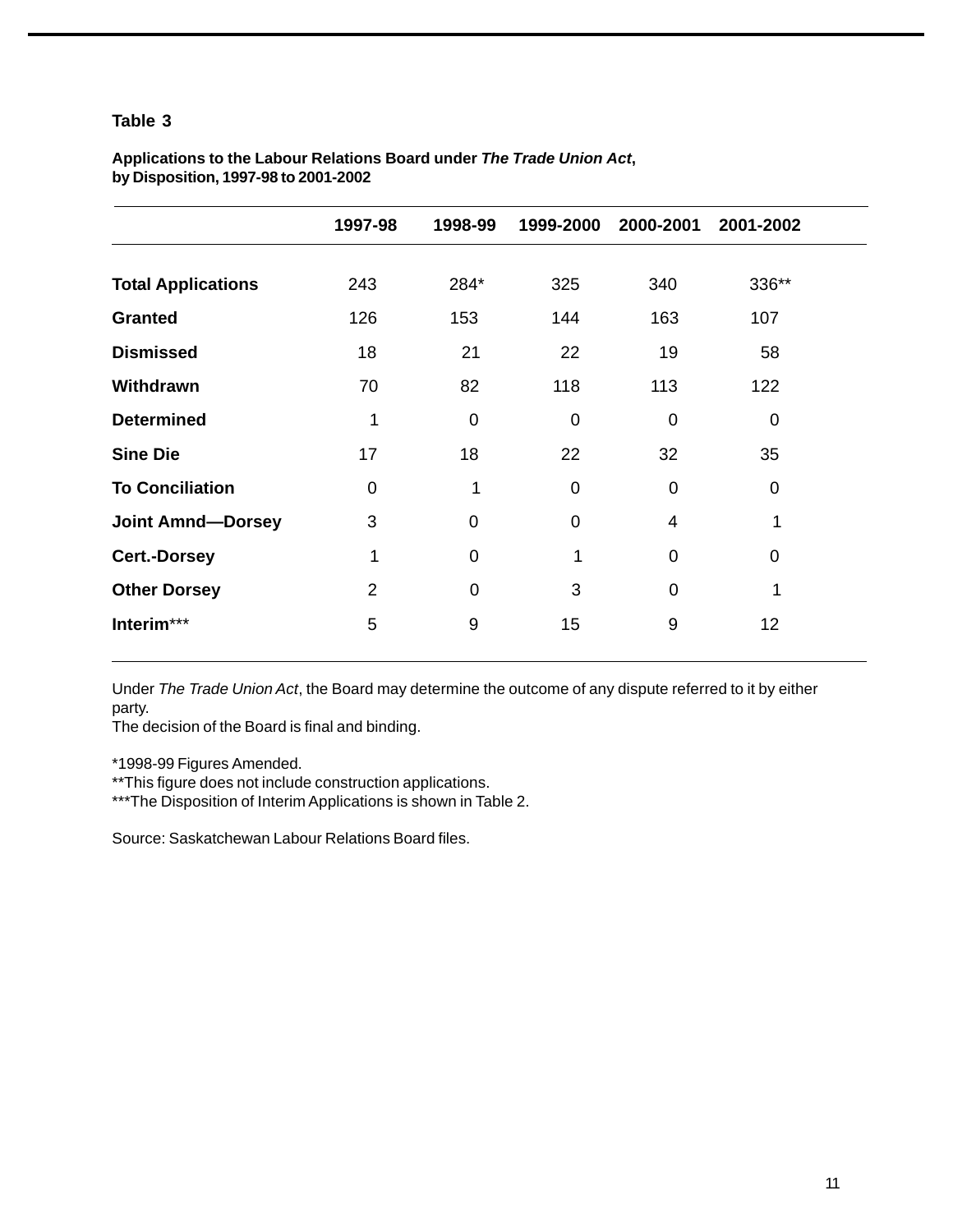| Year    | <b>Total</b><br><b>Applications</b> | Granted | Dismissed | Withdrawn | <b>Determined</b> | <b>Sine Die</b> |
|---------|-------------------------------------|---------|-----------|-----------|-------------------|-----------------|
| 1997-98 | 0                                   | 0       | 0         |           | 0                 | 0               |
| 1998-99 |                                     | 0       | 0         |           | 0                 | 0               |
| 1999-00 | 0                                   | 0       | 0         |           | 0                 | 0               |
| 2000-01 | 5                                   | 4       | 0         |           | 0                 |                 |
| 2001-02 | 3                                   |         |           |           | 0                 |                 |

#### **Applications to the Labour Relations Board under The Construction Industry Labour Relations Act, 1992, by Disposition, 1997-98 to 2001-2002**

Source: Saskatchewan Labour Relations Board files.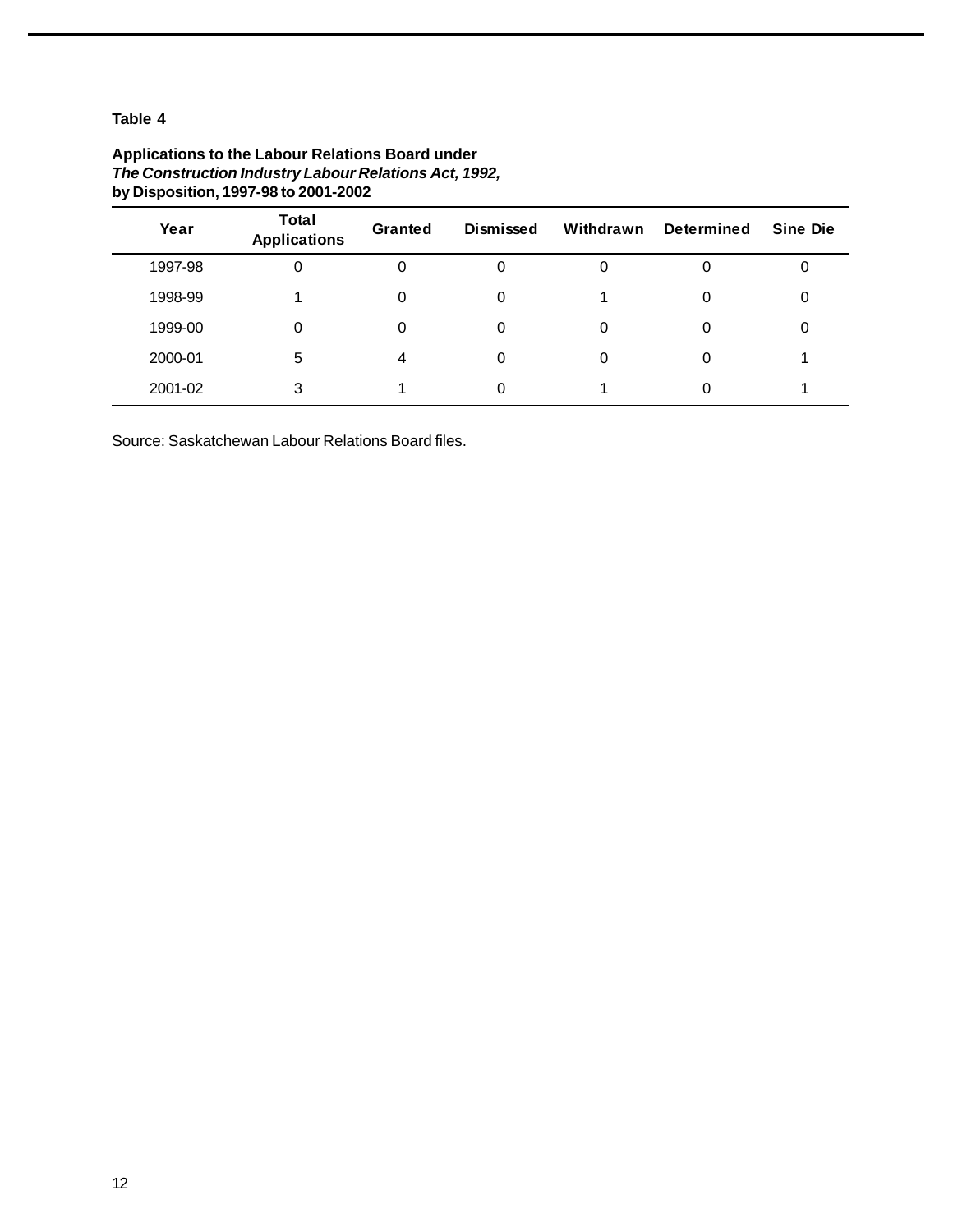### **Applications under The Trade Union Act by Type of Application, 1997-98 to 2001-2002**

| <b>Type of Application</b>                                      | 1997-98     | 1998-99          | 1999-2000 | 2000-2001      | 2001-2002      |
|-----------------------------------------------------------------|-------------|------------------|-----------|----------------|----------------|
| <b>Total Applications*</b>                                      | 243         | 284**            | 325       | 335***         | 336***         |
| Designation of Principal or Contractor<br>(Section 2, clause g) | $\mathsf 0$ | $\pmb{0}$        | 0         | $\pmb{0}$      | 18             |
| Certification<br>(Section 5, clauses a, b and c)                | 92          | 88               | 113       | 68             | 64             |
| <b>Unfair Labour Practices</b><br>(Section 5, clause d)         | 64          | 46               | 78        | 105            | 82             |
| Reinstatement<br>(Section 5, clause f)                          | 14          | 15               | 28        | 24             | 18             |
| Monetary loss<br>(Section 5, clause g)                          | 14          | 15               | 33        | 26             | 19             |
| Company dominated<br>(Section 5, clause h)                      | 0           | $\pmb{0}$        | $\pmb{0}$ | $\pmb{0}$      | 1              |
| Amendment or Rescission<br>(Section 5, clauses i, j and k)      | 28          | 51               | A12/R14   | A17/R17        | A18/R17        |
| Exclusion on religious grounds<br>(Section 5, clause I)         | 3           | 3                | 3         | 3              | 1              |
| Employee determination<br>(Section 5, clause m)                 | 0           | 1                | 3         | $\overline{2}$ | 7              |
| Provisional determination<br>(Section 5.2)                      | 1           | 3                | 0         | 6              | 6              |
| Interim Application<br>(Section 5.3)                            | 5           | 9                | 15        | 9              | 12             |
| <b>Strike/Ratification Votes</b><br>(Section 11(8))             | 0           | $\boldsymbol{0}$ | 0         | 1              | $\overline{2}$ |
| Reconsideration<br>(Section 13)                                 | 1           | $\overline{2}$   | 0         | 1              | 1              |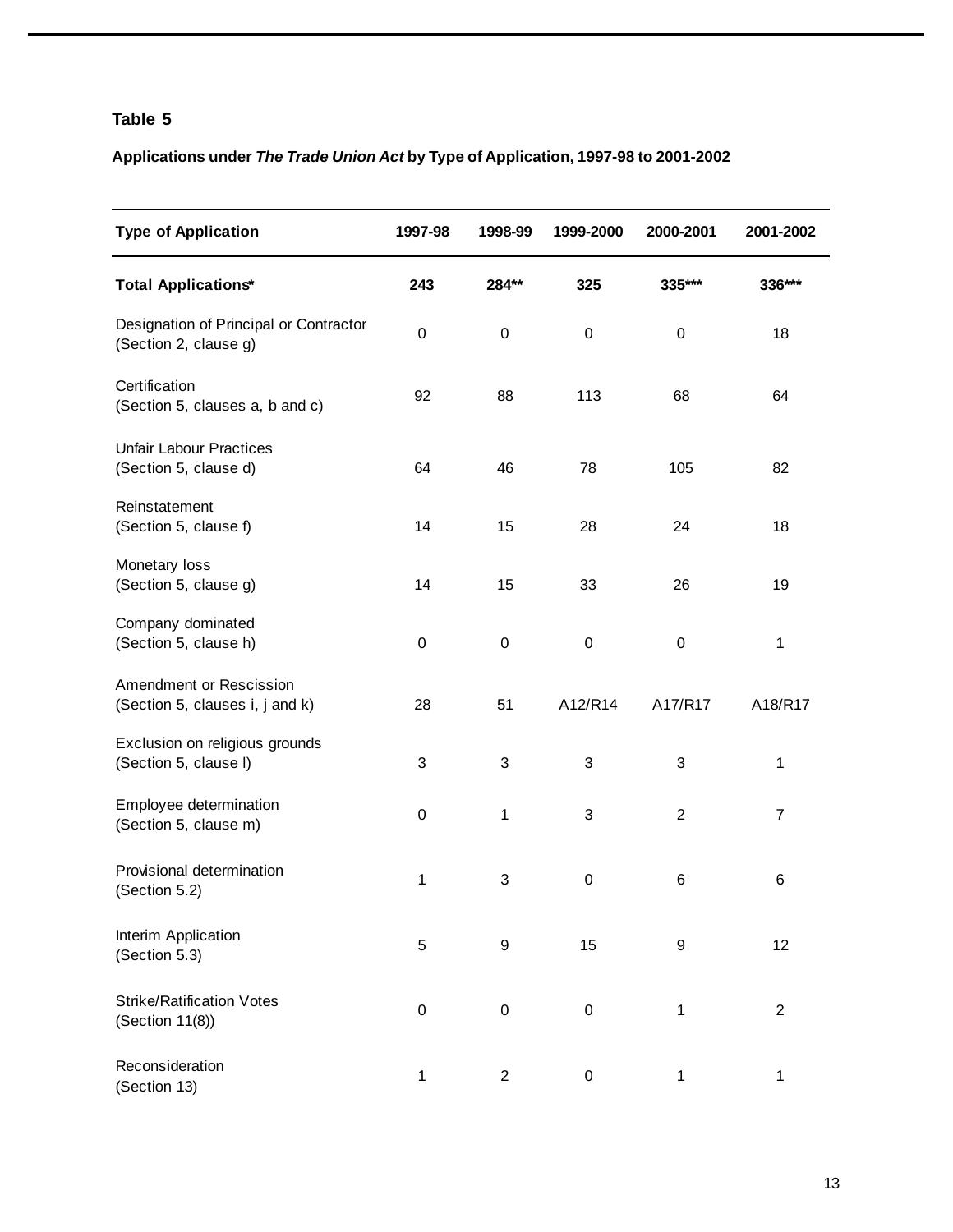#### **Table 5 - Continued ....**

| <b>Type of Application</b>                                      | 1997-98        | 1998-99        | 1999-2000      | 2000-2001        | 2001-2002      |
|-----------------------------------------------------------------|----------------|----------------|----------------|------------------|----------------|
| Reference of Dispute<br>(Section 24)                            | 1              | $\pmb{0}$      | $\overline{2}$ | $\overline{2}$   | 1              |
| Duty of Fair Representation<br>(Section 25.1)                   | 5              | 29             | 8              | 16               | 30             |
| <b>First Collective Bargaining</b><br>Agreements (Section 26.5) | 5              | 5              | 5              | $\,6$            | 8              |
| Raid                                                            |                | 1              | 0              | $\,6$            | 1              |
| Membership in T.U.<br>(Section 36.1)                            |                |                | 1              | $\boldsymbol{0}$ | 9              |
| Deemed Sale of Business<br>(Section 37.1)                       | $\mathbf 0$    | $\mathbf 0$    | $\mathbf 0$    | $\mathbf 0$      | $\overline{2}$ |
| Transfer of Obligation<br>(Section 37)                          | 1              | 11             | 3              | 20               | 16             |
| <b>Related Employer</b><br>(Section 37.3 / Section 18 CILRA)    |                | 1              | 1              | $\mathbf{1}$     | 1              |
| Transfer of Bargaining Rights<br>(Section 39)                   | $\overline{2}$ | 1              | $\pmb{0}$      | $\mathbf 0$      | $\pmb{0}$      |
| Technological Change<br>(Section 43)                            | $\mathbf{1}$   | $\overline{2}$ | $\overline{2}$ | 1                | 0              |
| <b>Health Applications</b>                                      | 6              | 1              | 4              | 4                | $\overline{2}$ |

#### **Applications under The Trade Union Act by Type of Application, 1997-98 to 2001-2002**

\*These figures represent the number of applications disposed of during the reporting period, not the number received.

\*\*1998-99 Figures Amended.

Source: Saskatchewan Labour Relations Board files.

\*\*\*This figure does not include construction applications.